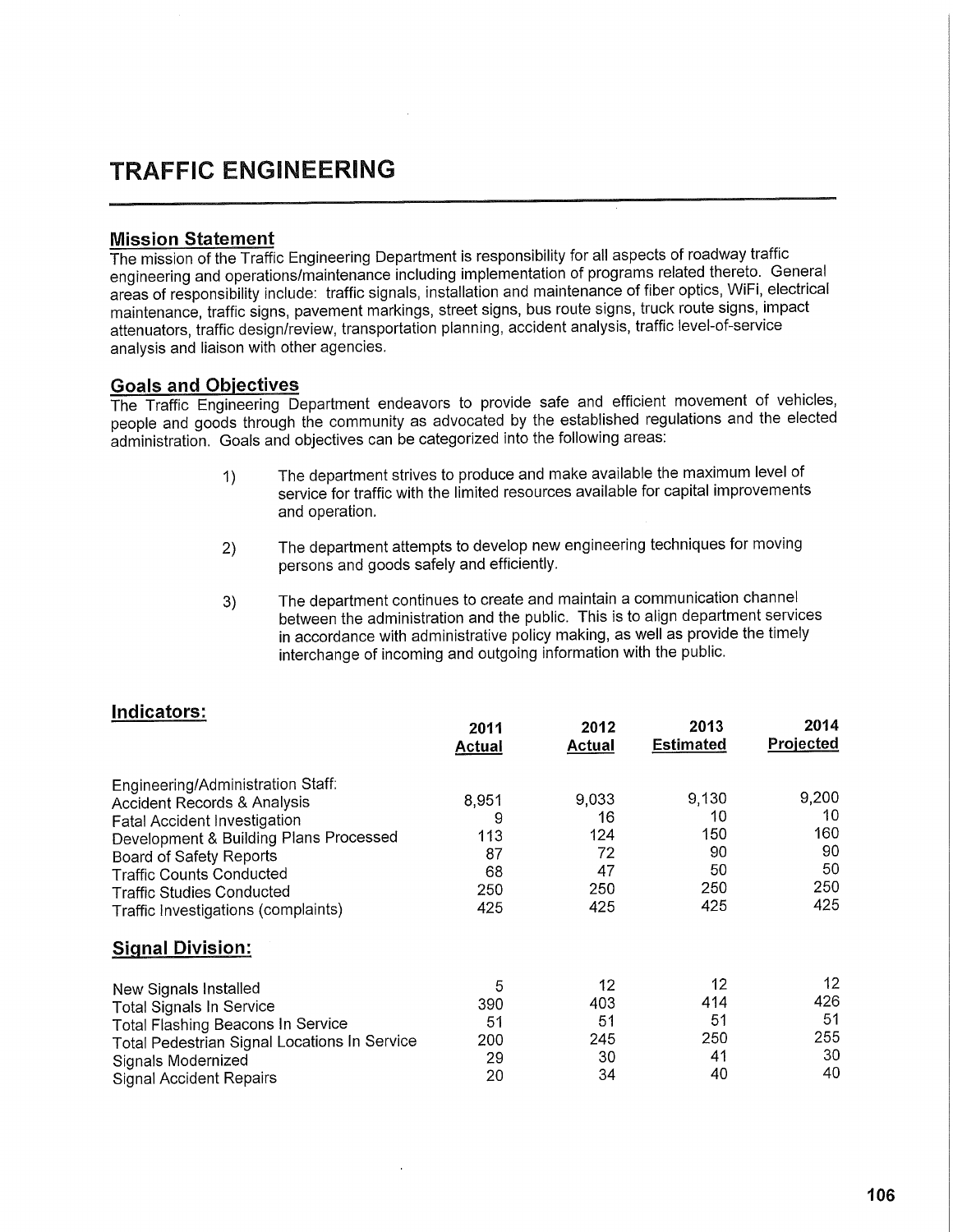|                                                                                                                                                                                            | 2011<br><b>Actual</b>                | 2012<br><b>Actual</b>                 | 2013<br><b>Estimated</b>              | 2014<br><b>Projected</b>                     |
|--------------------------------------------------------------------------------------------------------------------------------------------------------------------------------------------|--------------------------------------|---------------------------------------|---------------------------------------|----------------------------------------------|
| Signal Division (cont'd)                                                                                                                                                                   |                                      |                                       |                                       |                                              |
| Signal LED'S Replaced (Emergency)<br>Signal Bulbs Replaced (Routine)<br><b>Signal Trouble Calls</b><br><b>Controller Maintenance</b><br>Detector Loop Repairs<br><b>Signal Work Orders</b> | 7<br>0<br>1,072<br>515<br>134<br>326 | 37<br>0<br>1.537<br>432<br>109<br>415 | 50<br>0<br>1,600<br>440<br>110<br>420 | 50<br>$\Omega$<br>1,700<br>445<br>120<br>425 |
| <b>Sign &amp; Marking Division</b>                                                                                                                                                         |                                      |                                       |                                       |                                              |
| Signs Installed                                                                                                                                                                            | 1,135                                | 991                                   | 1,000                                 | 1,100                                        |
| <b>Signs Relocated</b>                                                                                                                                                                     | 504                                  | 553                                   | 560                                   | 570                                          |
| Signs Replaced                                                                                                                                                                             | 3,450                                | 5,850                                 | 5,900                                 | 6,000                                        |
| <b>Signs Removed</b>                                                                                                                                                                       | 1,750                                | 2,787                                 | 2,300                                 | 2,400                                        |
| Signs Manufactured                                                                                                                                                                         | 2,566                                | 2,266                                 | 2,300                                 | 2,400                                        |
| Street Lanes Marked-Painted Miles                                                                                                                                                          | 529                                  | 655                                   | 660                                   | 665                                          |
| Curb Parking Marked (Yellow Curb)                                                                                                                                                          | 20,976 ft.                           | 7,381 ft.                             | 8,500 ft.                             | $9,500$ ft.                                  |
| <b>Crosswalks Marked</b>                                                                                                                                                                   | 818                                  | 721                                   | 750                                   | 760                                          |
| Lane Arrows Marked                                                                                                                                                                         | 1,210                                | 1,065                                 | 1,100                                 | 1,200                                        |
| Parking Stalls Marked                                                                                                                                                                      | 178                                  | 41                                    | 100                                   | 150                                          |

Parking Stalls Marked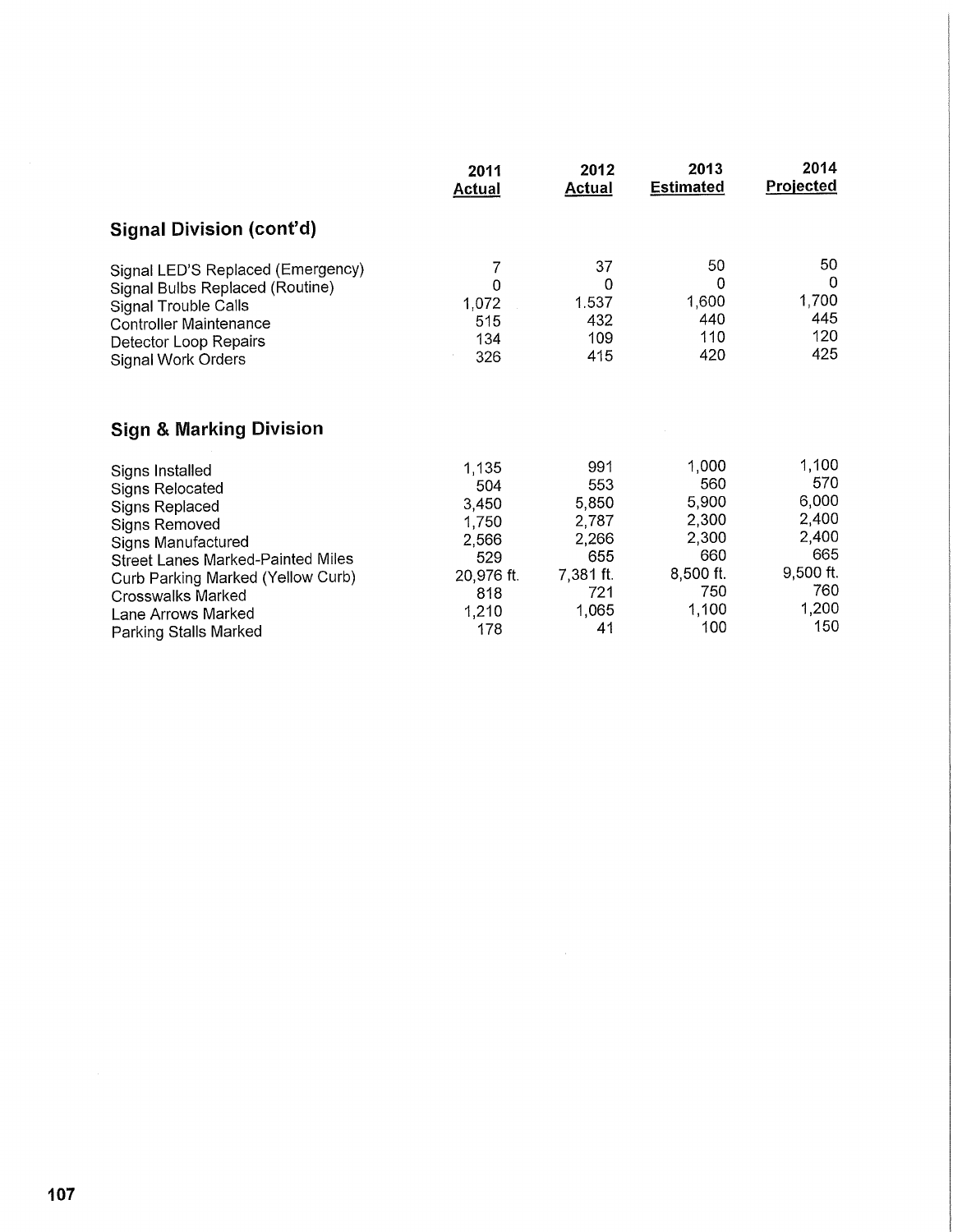|                                     | 2012<br><b>ACTUAL</b> | 2013 ACTUAL<br><b>THRU</b><br>30-Jun-2013 | 2013 REVISED<br><b>BUDGET</b> | 2014<br><b>SUBMITTED</b> | \$ INCREASE<br>(DECREASE)<br><b>FROM 2013</b><br><b>REVISED</b> | <b>% CHANGE</b><br><b>FROM 2013</b><br><b>REV TO 2014</b> |
|-------------------------------------|-----------------------|-------------------------------------------|-------------------------------|--------------------------|-----------------------------------------------------------------|-----------------------------------------------------------|
| 5111 TOTAL WAGES                    | 1,650,386             |                                           | 1,471,711                     | 1,173,179                | (298, 532)                                                      | $-20.28%$                                                 |
| 5131 PERF - EMPLOYERS SHARE         | 161,280               |                                           | 165.464                       | 185,423                  | 19,959                                                          |                                                           |
| 5132 FICA                           | 125,675               |                                           | 130,876                       | 130,988                  | 112                                                             |                                                           |
| 5134 LIFE MEDICAL & HEALTH INSURAN  | 365,800               |                                           | 365,800                       | 365,800                  |                                                                 |                                                           |
| 5136 UNEMPLOYMENT COMPENSATION      | 1,679                 |                                           | 1,711                         | 1,712                    | 1                                                               |                                                           |
| 5137 WORKERS COMP INSURANCE         | 42,849                |                                           | 39,305                        | 35,867                   | (3, 438)                                                        |                                                           |
| 513A PERF - EMPLOYEES/PD BY CITY    | 48,384                |                                           | 49,639                        | 49,667                   | 28                                                              |                                                           |
| 513R RETIREES HEALTH INSURANCE      | 70,800                |                                           | 94,400                        | 118,000                  | 23,600                                                          |                                                           |
| 5161 WAGE SETTLEMENT/SEVERANCE PAY  | 45,275                |                                           |                               |                          |                                                                 |                                                           |
| <b>Total 5100</b>                   | \$2,512,127           | \$1,191,843                               | \$2,318,906                   | \$2,060,636              | (\$258,270)                                                     | $-11.14%$                                                 |
| 5212 STATIONERY & PRINTED FORMS     |                       |                                           | 550                           | 550                      |                                                                 |                                                           |
| 5214 SAFETY ITEMS/SUPPLIES          | 3,530                 |                                           | 7,740                         | 7,740                    |                                                                 |                                                           |
| 5219 OTHER OFFICE SUPPLIES          | 5,729                 |                                           | 6,050                         | 6,050                    |                                                                 |                                                           |
| 5231 GASOLINE                       | 37,802                |                                           | 47,058                        | 47,441                   | 383                                                             |                                                           |
| 5232 DIESEL FUEL / FUEL OIL         | 12,885                |                                           | 8,805                         | 12,705                   | 3,900                                                           |                                                           |
| 5246 HOUSEHOLD & CLEANING SUPPLIES  | 1,715                 |                                           | 2,800                         | 2,700                    | (100)                                                           |                                                           |
| 5261 BLDG REPAIR & MAINT MATERIALS  | 800                   |                                           | 1,700                         | 1,250                    | (450)                                                           |                                                           |
| 5263 OTHER EQUIPMENT REPAIR PARTS   | 526                   |                                           | 1,450                         | 1,450                    |                                                                 |                                                           |
| 5264 SIGN DIVISION/MATERIAL         | 51,710                |                                           | 82,000                        | 82,000                   |                                                                 |                                                           |
| 5265 SIGNAL DIVISION/MATERIAL       | 182,099               |                                           | 221,819                       | 221,500                  | (319)                                                           |                                                           |
| 5275 PAVEMENT MARKING MATERIALS     | 114,005               |                                           | 117,040                       | 133,620                  | 16,580                                                          |                                                           |
| 5299 OTHER MATERIALS & SUPPLIES     | 13                    |                                           | 300                           | 4,300                    | 4,000                                                           |                                                           |
| Total 5200                          | \$410,814             | \$232,729                                 | \$497,312                     | \$521,306                | \$23,994                                                        | 4.82%                                                     |
| 5317 INSTRUCTIONAL SERVICES         |                       |                                           | 600                           | 600                      |                                                                 |                                                           |
| 531E RANDOM DRUG TESTS              | 685                   |                                           | 700                           | 700                      |                                                                 |                                                           |
| 531K SEMINAR FEES                   |                       |                                           | 1,000                         | 1,000                    |                                                                 |                                                           |
| 531M SECURITY SERVICES              | 293                   |                                           | 280                           | 280                      |                                                                 |                                                           |
| 531Q RADIO SHOP SERVICES            | 2,297                 |                                           | 1,150                         | 1,150                    |                                                                 |                                                           |
| 5322 POSTAGE                        | 856                   |                                           | 400                           | 400                      |                                                                 |                                                           |
| 5324 TRAVEL EXPENSES                | 1,038                 |                                           | 1,500                         | 1,500                    |                                                                 |                                                           |
| 5326 MILEAGE                        |                       |                                           | 400                           | 400                      |                                                                 |                                                           |
| 532C CELL PHONE                     | 7,873                 |                                           | 8,200                         | 8,200                    |                                                                 |                                                           |
| 5331 PRINTING OTHER THAN OFFC SUPPL | 82                    |                                           | 150                           | 150                      |                                                                 |                                                           |
| 5332 PUBLIC OF LEGAL NOTICES/ADVTER |                       |                                           | 400                           | 400                      |                                                                 |                                                           |
| 5333 PHOTOGRAPHY & BLUEPRINTING     |                       |                                           | 1,800                         | 1,800                    |                                                                 |                                                           |
| 5342 LIABILITY INSURANCE            | 11,488                |                                           | 54,036                        | 51,491                   | (2, 545)                                                        |                                                           |
| 5351 ELECTRICITY                    | 100,017               |                                           | 127,000                       | 127,000                  |                                                                 |                                                           |
| 5352 NATURAL GAS                    | 9,641                 |                                           | 15,283                        | 14,085                   | (1, 198)                                                        |                                                           |
| 5353 WATER                          | 2,763                 |                                           | 1,800                         | 1,800                    |                                                                 |                                                           |
| 5356 SOLID WASTE DISPOSAL           |                       |                                           | 1,800                         | 1,100                    | (700)                                                           |                                                           |
| 5358 HAZARDOUS WASTE DISPOSAL       |                       |                                           | 1,200                         | 1,200                    |                                                                 |                                                           |
| 5361 CONTRACTED BLDG & STRUCT REPAI |                       |                                           | 950                           | 950                      |                                                                 |                                                           |